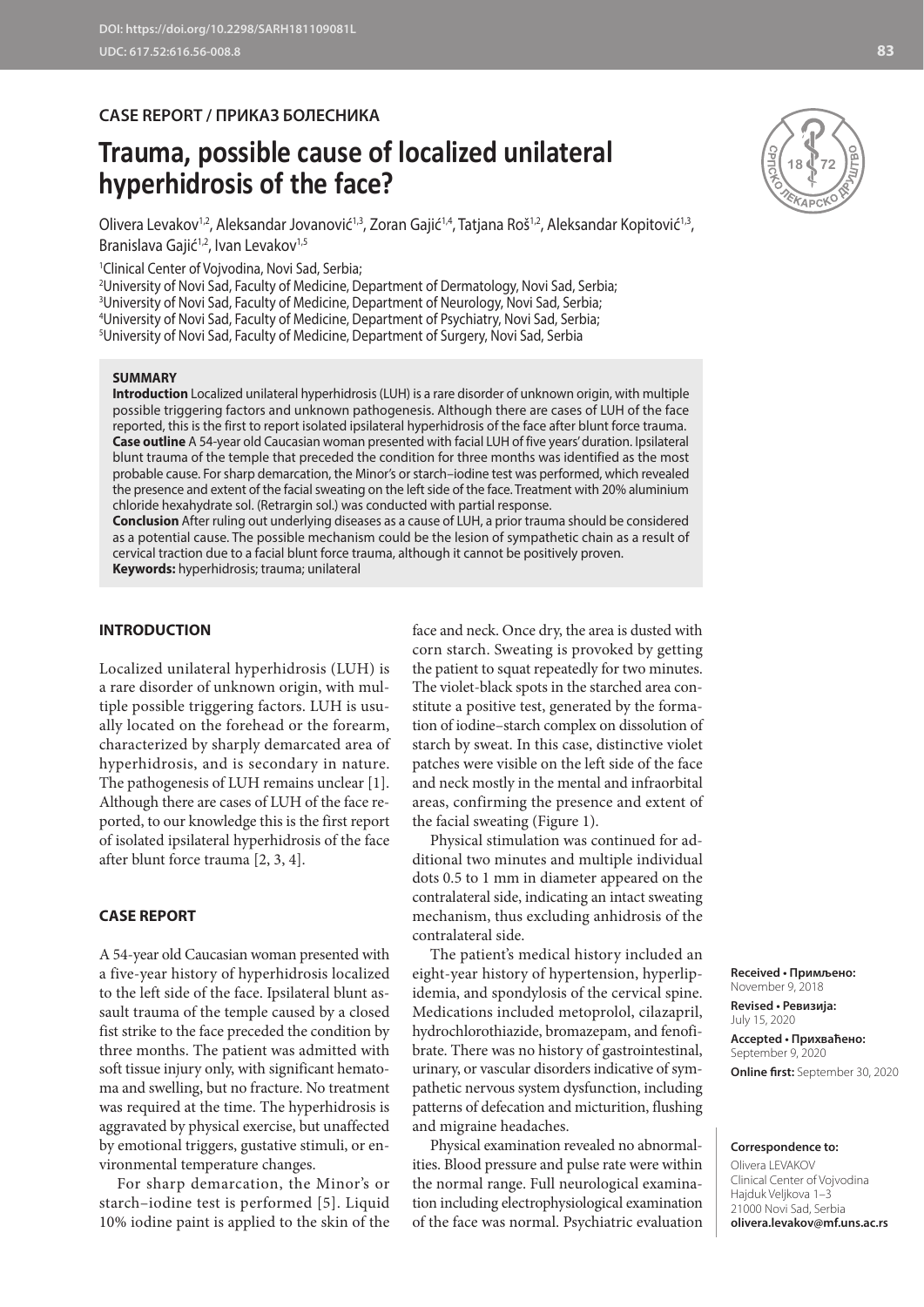

**Figure 1.** Minor's iodine test, from the (a) profile and (b) straight on views; the starch powder is applied in a patient with localized unilateral hyperhidrosis



**Figure 2.** Histopathology of skin biopsies (H&E, 50×); (a) skin biopsy taken from the affected area of the skin and (b) contralateral unaffected area of the skin

revealed no signs of emotional or anxiety disorder. Results of laboratory tests were within normal limits. The computed tomography (CT) scan of the brain, neck, and chest was normal.

Skin biopsies were taken from the affected (Figure 2a) and contralateral unaffected (Figure 2b) areas of the skin.

The histopathology showed the normal number and structure of the eccrine glands, although the diameter of the eccrine duct lumen from the affected area was increased compared to the unaffected side, still within the normal range. These results excluded an eccrine nevoid lesion.

Treatment with daily application of 20% solution of aluminium chloride hexahydrate on the affected area was conducted for five days per week for four weeks and maintained as a three days per week regiment with partial response.

Written informed consent was obtained from the patient for publication of this case report and any accompanying images.

#### **DISCUSSION**

LUH is an uncommon condition. The hyperhidrotic area is usually sharply demarcated and measures no more than  $10 \times 10$  cm, and lesions have mostly been reported on the face or forearm of healthy individuals. The reported age of onset varies between seven and 67 years and bouts occur more frequently in the summer than in the winter months. Rarely, LUH is accompanied by contralateral anhidrosis, when hyperhidrosis is generally thought to be compensatory [1]. Pathogenesis of LUH is unclear. Various underlying disorders have been associated with LUH, such as Frey's syndrome, cerebral infarction, Buerger disease, Holmes– Adie syndrome, intra-thoracic malignancies, Riley–Day syndrome, LUH secondary to an eccrine nevus and type 1 neurofibromatosis [6]. As reported by some authors, it can be secondary to trauma or idiopathic [2, 6–11].

Clinical signs of hyperhidrosis are usually visible and Minor's or iodine–starch test is helpful in demarcating the areas of localized hyperhidrosis.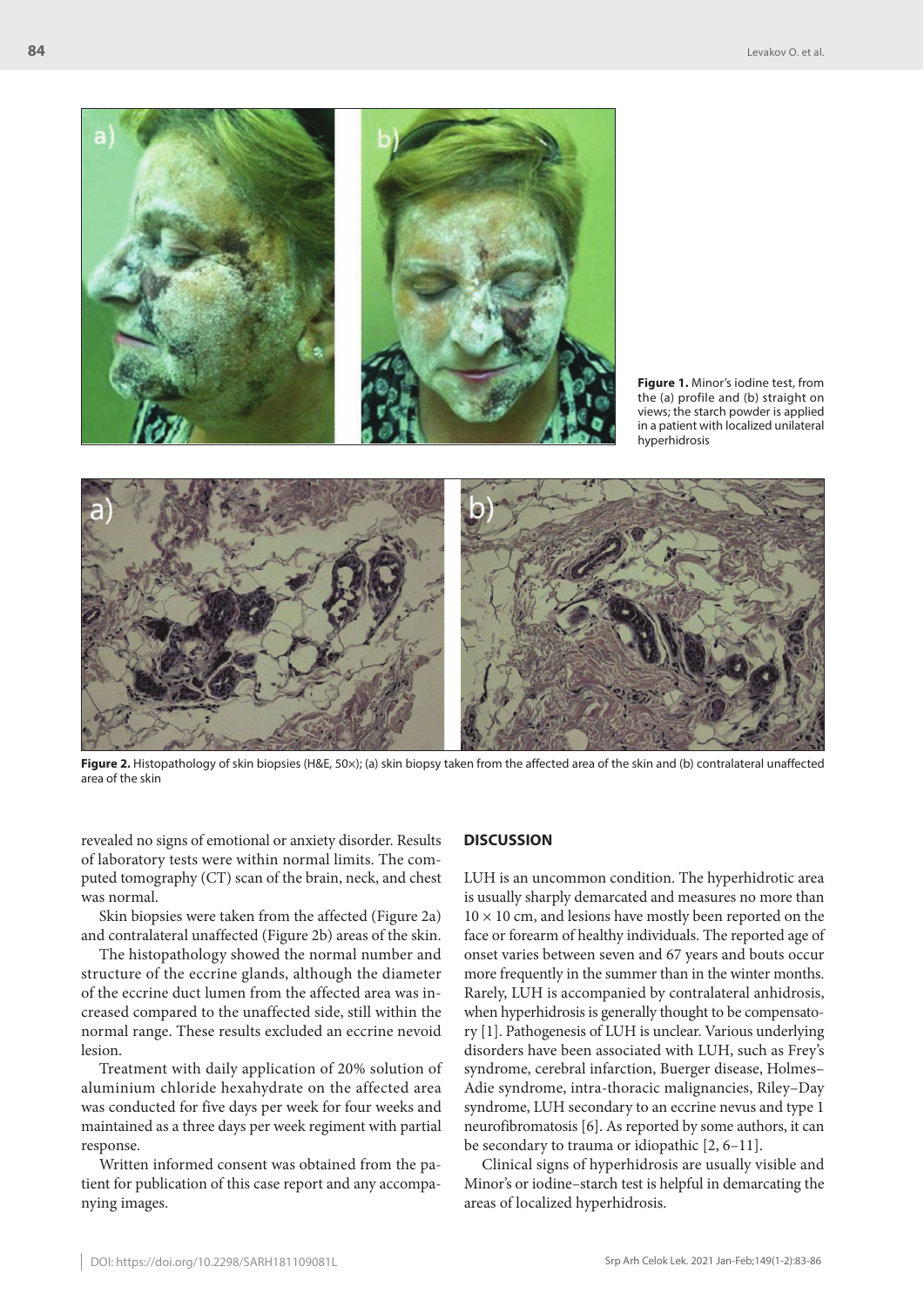The exact neural pathways of sweating regulated by the autonomic nervous system in humans are not entirely identified and understood. Efferent signals from the primary thermoregulatory center located in the pre-optic hypothalamic regions of the brain travel via the pontine tegmentum and the medullary raphe regions to the intermediolateral cell column of the spinal cord. Neurons from the ventral horn pass through the ramus communicans, combine with peripheral nerves, and travel to sweat glands. In addition, there is also an inhibitory bundle that goes from the frontal operculum, whose lesion at any level can cause hyperhidrosis. Sympathetic system is also responsible for sweating. Sympathetic nerves arise from the intermediolateral nucleus of the lateral grey column, beginning at the first thoracic vertebra of the vertebral column and extend to the second or third lumbar vertebra (Th1–L2, L3). The axons of these neurons travel through the anterior horns and anterior roots of spinal nerves to the sympathetic chain. Cord transection abolishes the supraspinal control of sudomotor function. If someone has impaired sweating above the waist affecting only one side of the body, the lesion is most probably just below the stellate ganglion in the sympathetic chain. The stellate ganglion is located at the level of the seventh cervical vertebrae (C7), anterior to the transverse process of C7, superior to the neck of the first rib, and just below the subclavian artery. Therefore, impaired sweating of the face would probably be due to a lesion of the sympathetic chain at C7–Th1 level [12].

In our case, we speculated that left-sided facial assault injury caused cervical traction (a sort of whiplash injury) in which sympathetic chain was injured, leading to hypohidrosis of the contralateral side (instead of expected anhidrosis) and compensatory hyperhidrosis of the ipsilateral side. Although anhidrosis was clearly excluded by performed tests, hypohidrosis, as a result of partial sympathetic chain lesion (complete transection was never considered for lacking of other symptoms, most prominently Horner's syndrome), could occur with compensatory hyperhidrosis on the side of the trauma, which was the most prominent symptom. Blunt force type of trauma suffered by our patient is known to produce injury of the cervical spine and corresponding structures on both sides. Considering other possible explanations, we must mention Frey's syndrome, in which we have misdirected reconnection of sectioned postganglionic secret motor parasympathetic fibers, which normally innervate the parotid gland to sympathetic receptors, which in turn innervate sweat glands. This results in gustatory sweating. This cannot be an explanation for our case, as in Frey's syndrome "sweating" of the face is exclusively provoked by gustatory stimuli (for example drinking lemon juice), which did not occur in our patient, who had hyperhidrosis continuously [5, 13]. Our patient also did not fulfill criteria for Ross syndrome, a rare condition which consists of Adie's syndrome (myotonic pupils and absent deep tendon reflexes) and segmental anhidrosis typically associated with compensatory hyperhidrosis [14]. A few reported cases were associated with an underlying intrathoracic neoplasm, which has been excluded by thoracic CT scan [1]. It is recorded that

strokes affecting the contralateral cerebral hemisphere or its descending connections can result in contralateral hyperhidrosis [15]. However, there are no reasons to believe that our patient had a concomitant stroke. Finally, we must consider a lesion of the peripheral sudomotor nerve fibers. As it was mentioned before, the sudomotor and vasomotor fibers to most of the face separate out at the superior cervical ganglion and anhidrosis or hypohidrosis is often not noticeable in postganglionic lesions. A lesion of local cutaneous small nerve fibers could produce anhidrosis or hypohidrosis on the site of trauma, but the patient had hyperhidrosis on the side of trauma, so this explanation is not applicable and we have to exclude it [12].

LUH can also be associated with emotional or anxiety disorders, and the intensity of symptoms is reported to become tolerable after full de-stress of the patient [16]. In our patient, this etiology was excluded by psychiatric evaluation and follow-up.

There are few reports demonstrating the presence of enlarged sweat glands in the affected skin of patients with localized hyperhidrosis and the lesions have been considered as variants of the pure anatomical eccrine nevi or as functional nevi which showed secondary hypertrophy of the glandular elements, but skin biopsies in our patient failed to reveal such findings [1].

There are no consensus-based criteria for establishing the diagnosis of trauma-based hyperhidrosis, apart for anamnestic data and exclusion of other possible causes of hyperhidrosis or compensatory hyperhidrosis.

There is no standardized therapy for LUH. Treatments are divided into those that work locally on either sweat gland function or on the nervous system that supplies them, and systemic therapy with anticholinergic and anxiolytic drugs. Topical treatment (acids, aldehydes, glycopyrrolate, metal salts e.g. aluminium chloride) is the first choice for localized hyperhidrosis. Botulinum toxin, microwave thermolysis (miraDry®), iontophoresis, systemic medications (anticholinergic and anxiolytic drugs) should be administered if topical treatment is not sufficient or not applicable [17]. Endoscopic thoracic sympathectomy has serious side effects, including compensatory sweating. Considering adverse effects of surgery and systemic therapy, local application of aluminium chloride hexahydrate by the patient is economically acceptable, has satisfactory results, and is a convenient treatment modality [5, 17]. The mechanism of action is postulated to be the induction of eccrine secretory gland atrophy secondary to long-term mechanical obstruction of sweat gland pores by the aluminium salts [5].

The most efficient treatment, with no or few side effects is 6–9 monthly repeated injections of botulinum toxin A, but the cost of this treatment is significant. Medicolegal implications of diagnosing a trauma-caused (compensatory) hyperhidrosis are thus very important. This is one more reason to take a multidisciplinary approach when diagnosing and treating LUH.